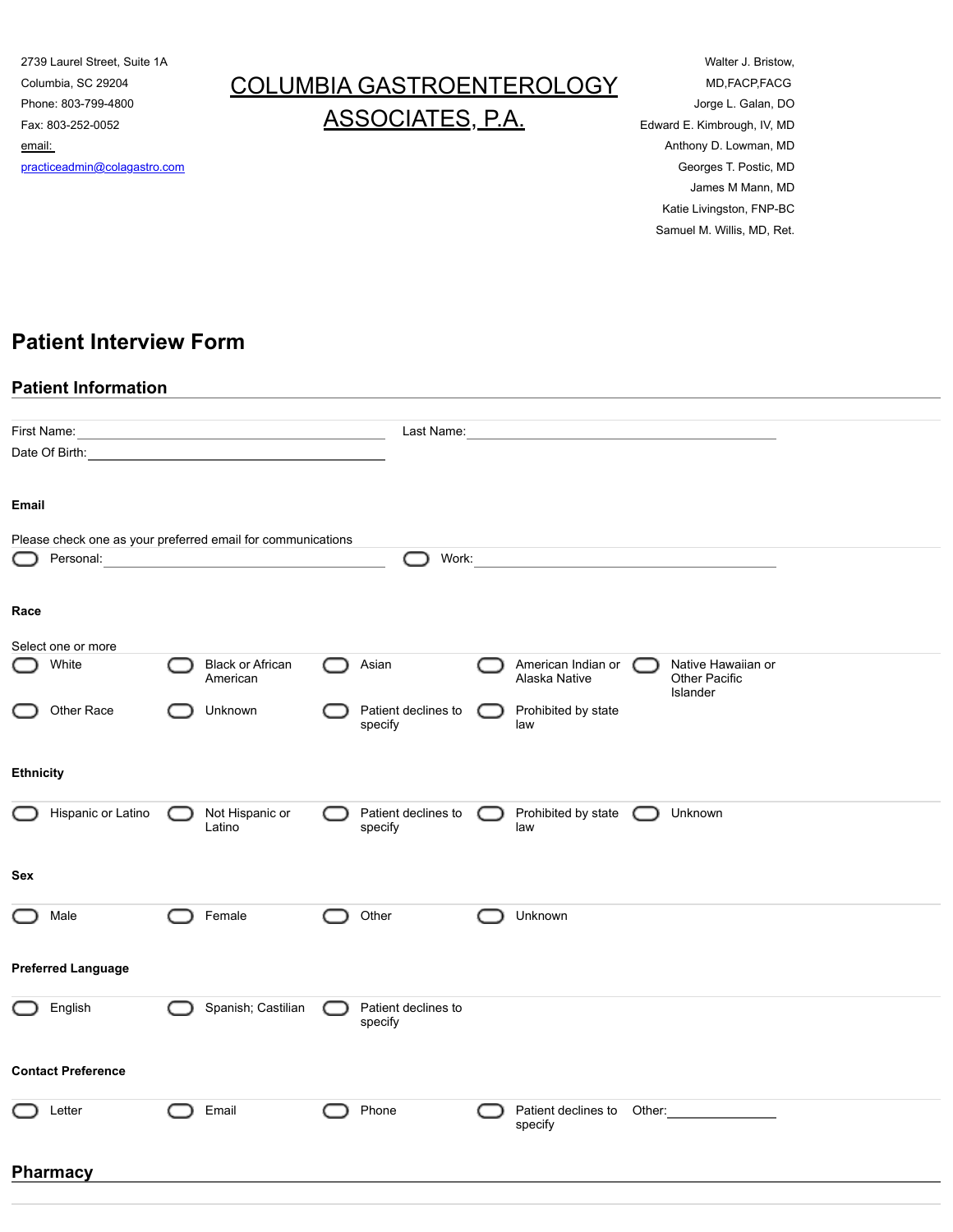| Name  |                                                                                                                                                                                                                                |       | Address                                                                                                                                                                                                                        |       |                                     |       |                          |       | Phone                         |  |
|-------|--------------------------------------------------------------------------------------------------------------------------------------------------------------------------------------------------------------------------------|-------|--------------------------------------------------------------------------------------------------------------------------------------------------------------------------------------------------------------------------------|-------|-------------------------------------|-------|--------------------------|-------|-------------------------------|--|
|       |                                                                                                                                                                                                                                |       |                                                                                                                                                                                                                                |       |                                     |       |                          |       |                               |  |
|       | <b>Allergies</b>                                                                                                                                                                                                               |       |                                                                                                                                                                                                                                |       |                                     |       |                          |       |                               |  |
|       |                                                                                                                                                                                                                                |       |                                                                                                                                                                                                                                |       |                                     |       |                          |       |                               |  |
|       | Patient has no known allergies                                                                                                                                                                                                 |       |                                                                                                                                                                                                                                |       | Patient has no known drug allergies |       |                          |       |                               |  |
|       | Adhesive Tape<br>Iv Dye, Iodine                                                                                                                                                                                                |       | Codeine Sulfate<br>Latex gloves                                                                                                                                                                                                |       | Erythromycin<br>aspirin             |       | Penicillins<br>morphine  |       | Shellfish<br>Neosporin        |  |
|       | Containing                                                                                                                                                                                                                     |       |                                                                                                                                                                                                                                |       |                                     |       |                          |       |                               |  |
|       | Sulfa Drugs                                                                                                                                                                                                                    |       |                                                                                                                                                                                                                                |       |                                     |       |                          |       |                               |  |
|       |                                                                                                                                                                                                                                |       |                                                                                                                                                                                                                                |       |                                     |       |                          |       |                               |  |
|       | <b>Current Medications</b>                                                                                                                                                                                                     |       |                                                                                                                                                                                                                                |       |                                     |       |                          |       |                               |  |
|       | None                                                                                                                                                                                                                           |       |                                                                                                                                                                                                                                |       |                                     |       |                          |       |                               |  |
| Name  |                                                                                                                                                                                                                                |       | Dose                                                                                                                                                                                                                           |       |                                     |       | How taken?               |       |                               |  |
|       |                                                                                                                                                                                                                                |       |                                                                                                                                                                                                                                |       |                                     |       |                          |       |                               |  |
|       |                                                                                                                                                                                                                                |       |                                                                                                                                                                                                                                |       |                                     |       |                          |       |                               |  |
|       |                                                                                                                                                                                                                                |       |                                                                                                                                                                                                                                |       |                                     |       |                          |       |                               |  |
|       |                                                                                                                                                                                                                                |       |                                                                                                                                                                                                                                |       |                                     |       |                          |       |                               |  |
|       |                                                                                                                                                                                                                                |       |                                                                                                                                                                                                                                |       |                                     |       |                          |       |                               |  |
|       |                                                                                                                                                                                                                                |       |                                                                                                                                                                                                                                |       |                                     |       |                          |       |                               |  |
|       |                                                                                                                                                                                                                                |       |                                                                                                                                                                                                                                |       |                                     |       |                          |       |                               |  |
|       | <b>Immunizations</b>                                                                                                                                                                                                           |       |                                                                                                                                                                                                                                |       |                                     |       |                          |       |                               |  |
|       | None                                                                                                                                                                                                                           |       |                                                                                                                                                                                                                                |       |                                     |       |                          |       |                               |  |
|       |                                                                                                                                                                                                                                |       |                                                                                                                                                                                                                                |       |                                     |       |                          |       |                               |  |
|       | Flu vaccine                                                                                                                                                                                                                    |       | Hep A                                                                                                                                                                                                                          |       | Hep B                               |       | Pneumovax                |       | TB skin test                  |  |
| When: |                                                                                                                                                                                                                                |       | When: When:                                                                                                                                                                                                                    |       | When: When:                         |       | When: When:              |       | When: $\qquad \qquad$         |  |
|       | <b>Diagnostic Studies/Tests</b>                                                                                                                                                                                                |       |                                                                                                                                                                                                                                |       |                                     |       |                          |       |                               |  |
|       |                                                                                                                                                                                                                                |       |                                                                                                                                                                                                                                |       |                                     |       |                          |       |                               |  |
|       | None                                                                                                                                                                                                                           |       |                                                                                                                                                                                                                                |       |                                     |       |                          |       |                               |  |
|       | Colonoscopy                                                                                                                                                                                                                    |       | EGD                                                                                                                                                                                                                            |       | <b>CT</b>                           |       | <b>MRI</b>               |       | <b>ERCP</b>                   |  |
| When: |                                                                                                                                                                                                                                | When: |                                                                                                                                                                                                                                |       | Abdomen/Pelvis                      |       | Abdomen/Pelvis           | When: |                               |  |
|       | Abdominal                                                                                                                                                                                                                      |       |                                                                                                                                                                                                                                |       | When: _________________             |       | When: _______________    |       |                               |  |
|       | Ultrasound                                                                                                                                                                                                                     |       |                                                                                                                                                                                                                                |       |                                     |       |                          |       |                               |  |
|       | When: ____________________                                                                                                                                                                                                     |       |                                                                                                                                                                                                                                |       |                                     |       |                          |       |                               |  |
|       |                                                                                                                                                                                                                                |       |                                                                                                                                                                                                                                |       |                                     |       |                          |       |                               |  |
|       | <b>Previous Procedures</b>                                                                                                                                                                                                     |       |                                                                                                                                                                                                                                |       |                                     |       |                          |       |                               |  |
|       |                                                                                                                                                                                                                                |       |                                                                                                                                                                                                                                |       |                                     |       |                          |       |                               |  |
|       | None                                                                                                                                                                                                                           |       |                                                                                                                                                                                                                                |       |                                     |       |                          |       |                               |  |
|       | Gallbladder<br>removed                                                                                                                                                                                                         |       | Appendectomy                                                                                                                                                                                                                   |       | Colon resection                     |       | Small Bowel<br>Resection |       | Exploratory<br>Laparoscopy    |  |
| When: |                                                                                                                                                                                                                                |       | When: When:                                                                                                                                                                                                                    | When: |                                     | When: |                          | When: |                               |  |
|       | Gastric Bypass                                                                                                                                                                                                                 |       | Gastric Lap Band                                                                                                                                                                                                               |       | Hemorrhoidectomy                    |       | Hemorrhoid<br>banding    |       | Abdominoplasty                |  |
|       | When: when the control of the control of the control of the control of the control of the control of the control of the control of the control of the control of the control of the control of the control of the control of t |       | When: when the control of the control of the control of the control of the control of the control of the control of the control of the control of the control of the control of the control of the control of the control of t |       | When: $\_$                          | When: |                          |       |                               |  |
|       | Hysterectomy -                                                                                                                                                                                                                 |       | <b>Bilateral Tubal</b>                                                                                                                                                                                                         |       | Pacemaker                           |       | Defibrillator            |       | <b>Coronary Artery</b>        |  |
|       | Abdominal                                                                                                                                                                                                                      |       | Ligation (BTL)                                                                                                                                                                                                                 |       | Insertion                           |       | Placement                |       | <b>Bypass Graft</b><br>(CABG) |  |
|       | When:                                                                                                                                                                                                                          |       | When:                                                                                                                                                                                                                          |       | When: $\sqrt{2\pi}$                 | When: |                          | When: |                               |  |
|       | Abdominal aortic                                                                                                                                                                                                               |       | Heart valve                                                                                                                                                                                                                    |       | Cardiac Cath -                      |       | Joint Replacement        |       | Back Surgery                  |  |
|       | aneurysm (AAA)<br>repair                                                                                                                                                                                                       |       | replacement                                                                                                                                                                                                                    |       | with stent<br>placement             |       | When: When:              |       | When: When:                   |  |
| When: |                                                                                                                                                                                                                                |       | When: $\_$                                                                                                                                                                                                                     | When: |                                     |       |                          |       |                               |  |

Other: Other: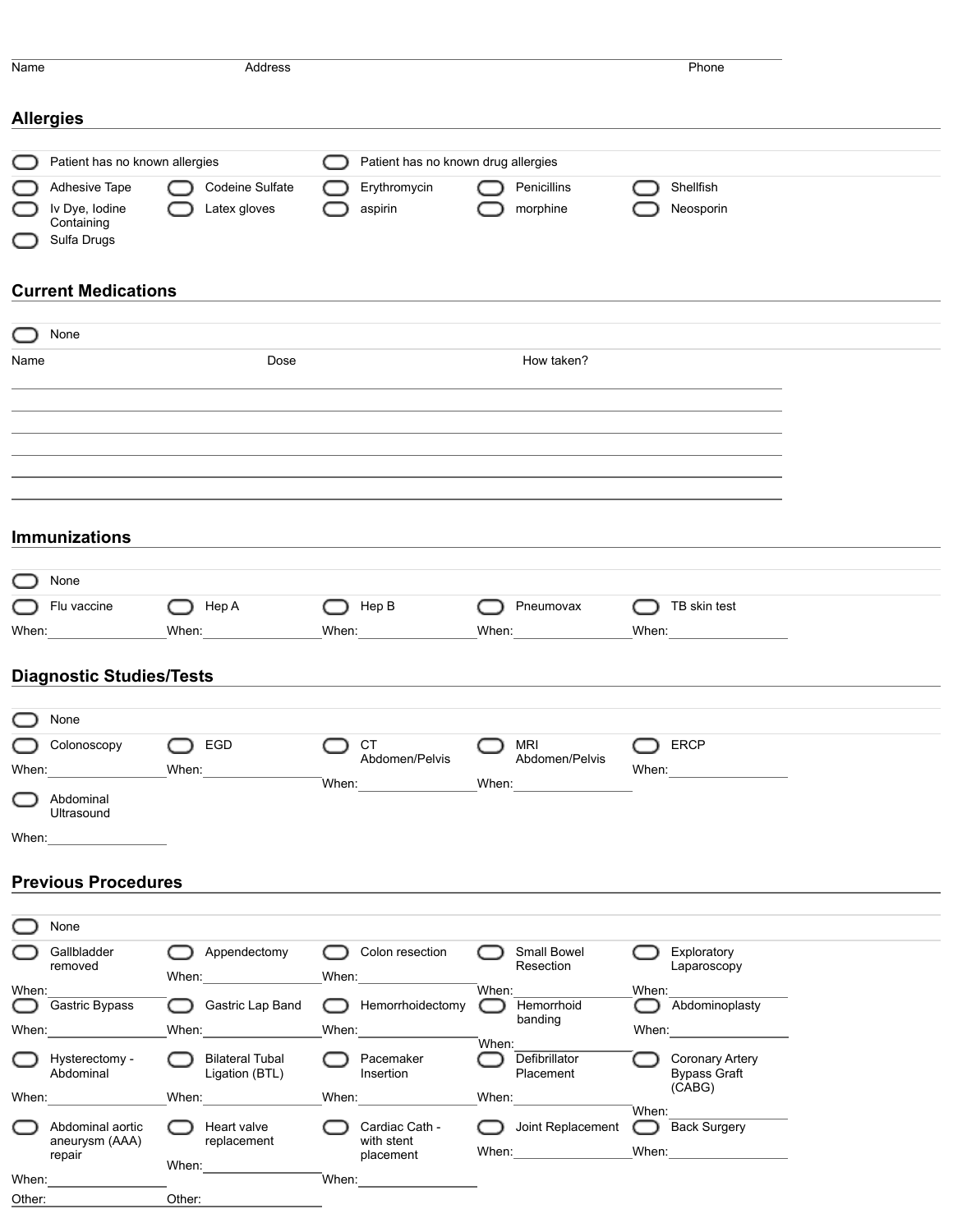## **Past or Present Medical Conditions**

| None                        |        |                                                         |        |                                    |                           |        |                                      |        |                                                     |
|-----------------------------|--------|---------------------------------------------------------|--------|------------------------------------|---------------------------|--------|--------------------------------------|--------|-----------------------------------------------------|
| Gastroenterology/Hepatology |        | Colon polyp<br>- 1                                      |        |                                    | Colon cancer              |        | Irritable Bowel                      |        | <b>Diverticulitis</b>                               |
|                             |        | history<br>Crohn's Disease                              |        |                                    | <b>Ulcerative Colitis</b> |        | Syndrome<br>Gastroesophageal         |        | Barrett's                                           |
|                             |        |                                                         |        |                                    |                           |        | Reflux Disease<br>(GERD)             |        | Esophagus                                           |
|                             |        | <b>Ulcer Disease</b>                                    |        |                                    | <b>Hepatitis B</b>        |        | Hepatitis C                          |        | <b>Fatty Liver</b>                                  |
|                             |        | Cirrhosis                                               |        |                                    | Celiac Disease            |        | <b>Bowel Obstruction</b>             |        | Pancreatitis                                        |
| Cardiology                  |        | Anemia                                                  |        | Other:<br>Congestive Heart         |                           |        | Other:                               |        | High blood                                          |
|                             |        | <b>Coronary Artery</b><br><b>Disease</b>                |        | Failure                            |                           |        | <b>Heart Attack</b>                  |        | pressure                                            |
|                             |        | <b>Atrial Fibrillation</b><br><b>Transient Ischemic</b> |        | Vascular Disease<br>Valvular heart |                           |        | <b>High Cholesterol</b><br>Pacemaker |        | Stroke<br><b>Coronary Artery</b>                    |
|                             |        | Attack                                                  |        | disease                            |                           |        |                                      |        | <b>Stents</b>                                       |
|                             | Other: |                                                         | Other: |                                    |                           |        |                                      |        |                                                     |
| Pulmonology                 |        | C.O.P.D.<br>Blood Clots (lung)                          |        | Asthma<br>Wheezing                 |                           | Other: | Sleep apnea                          | Other: | Blood Clots (leg)                                   |
| Other                       |        | Anxiety disorder                                        |        | Arthritis                          |                           |        | Bipolar disorder                     |        | Body piercings                                      |
|                             |        | <b>Breast cancer</b>                                    |        |                                    | Current pregnancy         |        | Depression                           |        | Diabetes Mellitus,<br>Insulin Dependent<br>(Type 1) |
|                             |        | Diabetes Mellitus,<br>Non-Insulin                       |        | Gout                               |                           |        | HIV exposure                         |        | HIV infection                                       |
|                             |        | Dependent (Type<br>2)                                   |        |                                    |                           |        |                                      |        |                                                     |
|                             |        | Hypothyroidism                                          |        | Kidney disease                     |                           |        | Kidney stones                        |        | Lung cancer                                         |
|                             |        | Ovarian Cancer<br>Tattoos                               |        | Prostate Cancer<br>Obesity         |                           |        | Skin Cancer                          |        | Seizures                                            |
|                             |        |                                                         |        |                                    |                           |        |                                      |        |                                                     |
| <b>Social History</b>       |        |                                                         |        |                                    |                           |        |                                      |        |                                                     |
| Occupation:                 |        |                                                         |        |                                    | Number of Children:       |        |                                      |        |                                                     |
|                             |        |                                                         |        |                                    |                           |        |                                      |        |                                                     |
| <b>Marital Status</b>       |        |                                                         |        |                                    |                           |        |                                      |        |                                                     |
| Single                      |        | Married                                                 |        | <b>Divorced</b>                    |                           |        | Separated                            |        | Widowed                                             |
| Civil Union                 |        | Unknown                                                 |        | Other                              |                           |        |                                      |        |                                                     |
| Alcohol                     |        |                                                         |        |                                    |                           |        |                                      |        |                                                     |
| None                        |        |                                                         |        |                                    |                           |        |                                      |        |                                                     |
| Type                        |        |                                                         |        |                                    |                           |        |                                      |        |                                                     |
| Occasionally                |        |                                                         |        |                                    | Quantity                  |        | Number                               |        | Frequency                                           |
| Daily                       |        |                                                         |        |                                    |                           |        |                                      |        |                                                     |
| Caffeine                    |        |                                                         |        |                                    |                           |        |                                      |        |                                                     |
| None                        |        |                                                         |        |                                    |                           |        |                                      |        |                                                     |
| Occasionally                |        | Daily                                                   |        |                                    |                           |        |                                      |        |                                                     |
| <b>Tobacco</b>              |        |                                                         |        |                                    |                           |        |                                      |        |                                                     |
| <b>Smoking Status</b>       |        | Current every day<br>smoker                             |        | Current some day<br>smoker         |                           |        | Former smoker                        |        | Never smoker                                        |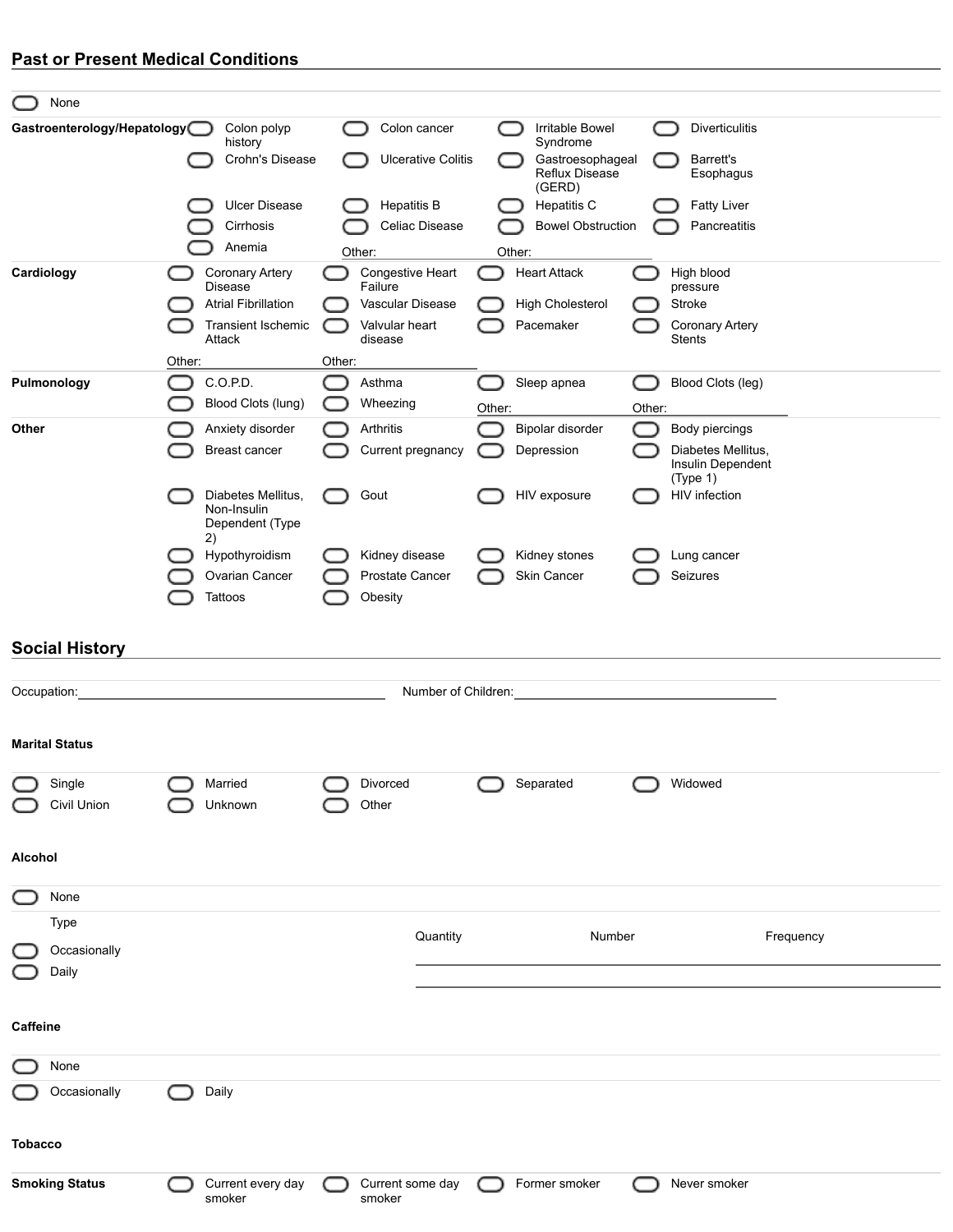|                 |                                                 | Smoker, current<br>status unknown | Light tobacco<br>smoker |          | Heavy tobacco<br>smoker | Unknown if ever<br>smoked |                                             |
|-----------------|-------------------------------------------------|-----------------------------------|-------------------------|----------|-------------------------|---------------------------|---------------------------------------------|
|                 | Type<br>Cigarettes<br>Cigar<br>Chewing Tobacco  |                                   |                         | Started  | Quit                    | Quantity                  | Frequency                                   |
| <b>Drug Use</b> |                                                 |                                   |                         |          |                         |                           |                                             |
|                 | None                                            |                                   |                         |          |                         |                           |                                             |
|                 | Type<br>IV or intranasal drugs<br>Recreational  |                                   |                         | Quantity | Number                  |                           | Frequency<br>Times / month<br>Times / month |
| <b>Exercise</b> |                                                 |                                   |                         |          |                         |                           |                                             |
| 11              | None                                            |                                   |                         |          |                         |                           |                                             |
|                 | Type<br>Regular exercise<br>Occasional exercise |                                   |                         | Quantity | Number                  |                           | Frequency                                   |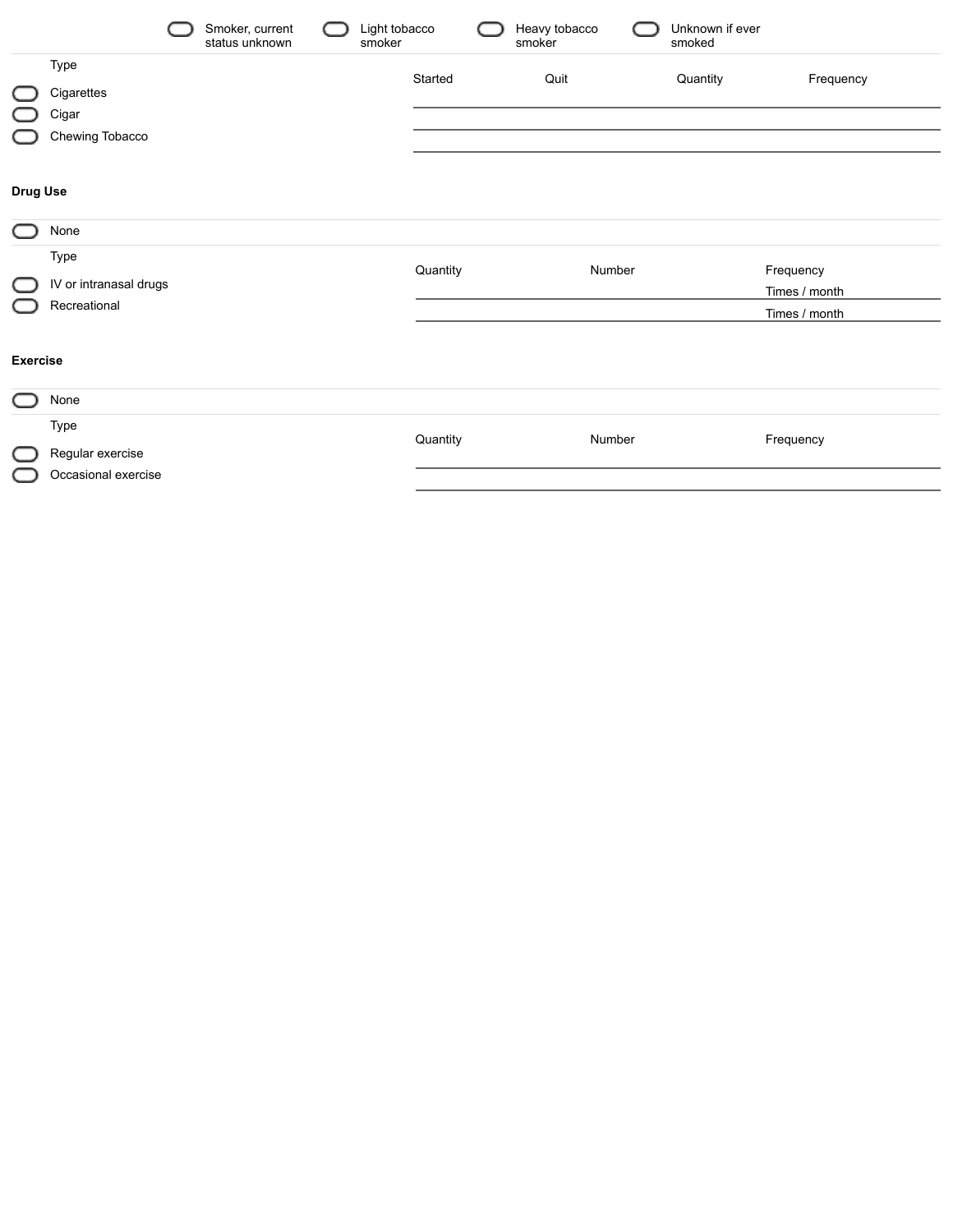## **Family Medical History**

| No knowledge of family history |                                                              |                                                                           |        |        |         |             |             |
|--------------------------------|--------------------------------------------------------------|---------------------------------------------------------------------------|--------|--------|---------|-------------|-------------|
| No family history of           | Adopted<br>Colon cancer<br>Crohn's disease<br>Stomach cancer | Celiac sprue<br>Colon polyps<br>Liver disease<br>Ulcerative Colitis / IBD |        |        |         |             |             |
|                                |                                                              | Mother                                                                    | Father | Sister | Brother | Grandmother | Grandfather |
| <b>Health Status</b>           |                                                              |                                                                           |        |        |         |             |             |
| Age/Date of Birth              |                                                              |                                                                           |        |        |         |             |             |
| Healthy                        |                                                              | O<br>O                                                                    | O      | O      | O<br>O  | O           | O           |
| Ш                              |                                                              | O                                                                         | O<br>O | O<br>O | O       | O<br>O      | O<br>O      |
| Seriously III                  |                                                              | O                                                                         | O      | O      | O       | O           | O           |
| Disabled<br>In Remission       |                                                              | O                                                                         | O      | O      | O       | O           | O           |
| Alive                          |                                                              | O                                                                         | O      | O      | O       | O           | O           |
| Deceased/At Age                |                                                              | ∩                                                                         | ◯      |        |         | ∩           |             |
| Cause of Death                 |                                                              |                                                                           |        |        |         |             |             |
| <b>Diagnoses</b>               |                                                              |                                                                           |        |        |         |             |             |
| Celiac Disease                 |                                                              | O                                                                         | O      | O      | O       | O           | O           |
| Colon cancer                   |                                                              | O                                                                         | O      | O      | O       | O           | O           |
| Colon polyps                   |                                                              | O                                                                         | O      | O      | O       | O           | O           |
| Crohn's disease                |                                                              | O                                                                         | O      | O      | O       | O           | O           |
| Gallbladder disease            |                                                              | O                                                                         | O      | O      | O       | O           | O           |
| Liver disease                  |                                                              | O                                                                         | O      | O      | O       | O           | O           |
| Stomach cancer                 |                                                              | O                                                                         | O      | O      | O       | O           | O           |
| Ulcerative colitis             |                                                              | O                                                                         | O      | O      | O       | O           | O           |
| Other:                         |                                                              | O                                                                         | O      | O      | O       | O           | O           |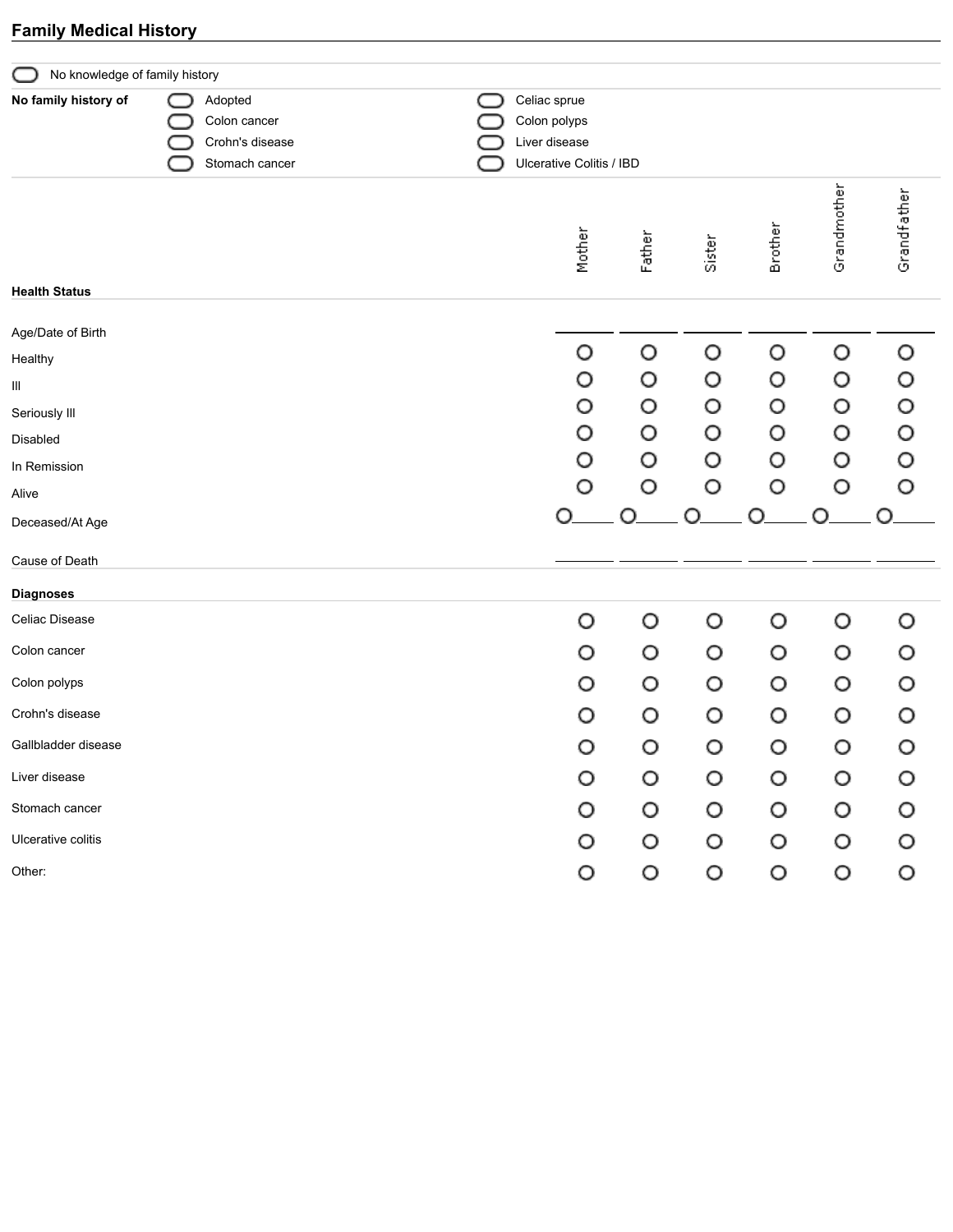### **Review Of Systems**

| Allergic/Immunologic                   |     |  |  |  |  |
|----------------------------------------|-----|--|--|--|--|
| None                                   | Y N |  |  |  |  |
| HIV exposure                           |     |  |  |  |  |
| persistent infections                  |     |  |  |  |  |
| strong allergic reactions or urticaria |     |  |  |  |  |
| Cardiovascular                         |     |  |  |  |  |
| None                                   | N   |  |  |  |  |
| chest pain                             |     |  |  |  |  |

| dyspnea with exercise |  |
|-----------------------|--|
| irregular heart beat  |  |
| orthopnea             |  |
| palpitations          |  |
| peripheral edema      |  |
| syncope               |  |

#### **Constitutional**

| None             | Y N |
|------------------|-----|
| fatigue          |     |
| fever            |     |
| loss of appetite |     |
| malaise          |     |
| sweats           |     |
| weight gain      |     |
| weight loss      |     |
|                  |     |

#### **ENMT**

| None                  | Y N |
|-----------------------|-----|
| difficulty swallowing |     |
| dizziness             |     |
| ear pain              |     |
| nasal obstruction     |     |
| nose bleeds           |     |
| sore throat           |     |
| hearing loss          |     |
|                       |     |

#### **Endocrine**

None Y N<br>sive thirst **OO** C excessive thirst hair loss heat intolerance

#### **Eyes**

| None           | ΥN |
|----------------|----|
| double vision  |    |
| loss of vision |    |
| photophobia    |    |
|                |    |

Y N<br>OO

OO

OO OO

#### **Gastrointestinal**

| None               |
|--------------------|
| abdominal pain     |
| abdominal swelling |

| Genitourinary                      |    |
|------------------------------------|----|
| None                               | ΥN |
| dark urine                         |    |
| decrease in urine flow             |    |
| dysuria                            |    |
| frequent urinary infections        |    |
| frequent urination                 |    |
| hematuria                          |    |
| impotence                          |    |
| nocturia                           |    |
| urethral discharge or incontinence |    |
|                                    |    |

## **Hematologic/Lymphatic**

| None                                             | ΥN |
|--------------------------------------------------|----|
| bleeding gums or palpable lymph nodes $\bigcirc$ |    |
| easy bruising                                    |    |
| prolonged bleeding                               |    |

## **Integumentary**

| None                   | ΥN |
|------------------------|----|
| allergies              |    |
| dryness                |    |
| hives                  |    |
| itching                |    |
| jaundice               |    |
| lesions                |    |
| rashes                 |    |
| <b>Musculoskeletal</b> |    |

frequent headaches

numbness or tingling

migraine

seizures tremors vertigo memory loss

| None            | ΥN |
|-----------------|----|
| arthritis       |    |
| back pain       |    |
| gout            |    |
| joint deformity |    |
| joint pain      |    |
| muscle weakness |    |
| stiffness       |    |
| Neurological    |    |
| None            | ΥN |
| dizziness       |    |
| fainting        |    |

OO OO OO

OO

OO

OO OO

#### **Psychiatric** None Y N<br>anxiety OO anxiety depression OO OO difficulty sleeping OO hallucinations nervousness OO OO panic attacks paranoia OO **Respiratory** None Y N asthma  $\overline{\rm{O}}\overline{\rm{O}}$ cough OO dyspnea OO OO excessive sputum OO coughing up blood shortness of breath with exercise OO wheezingOO